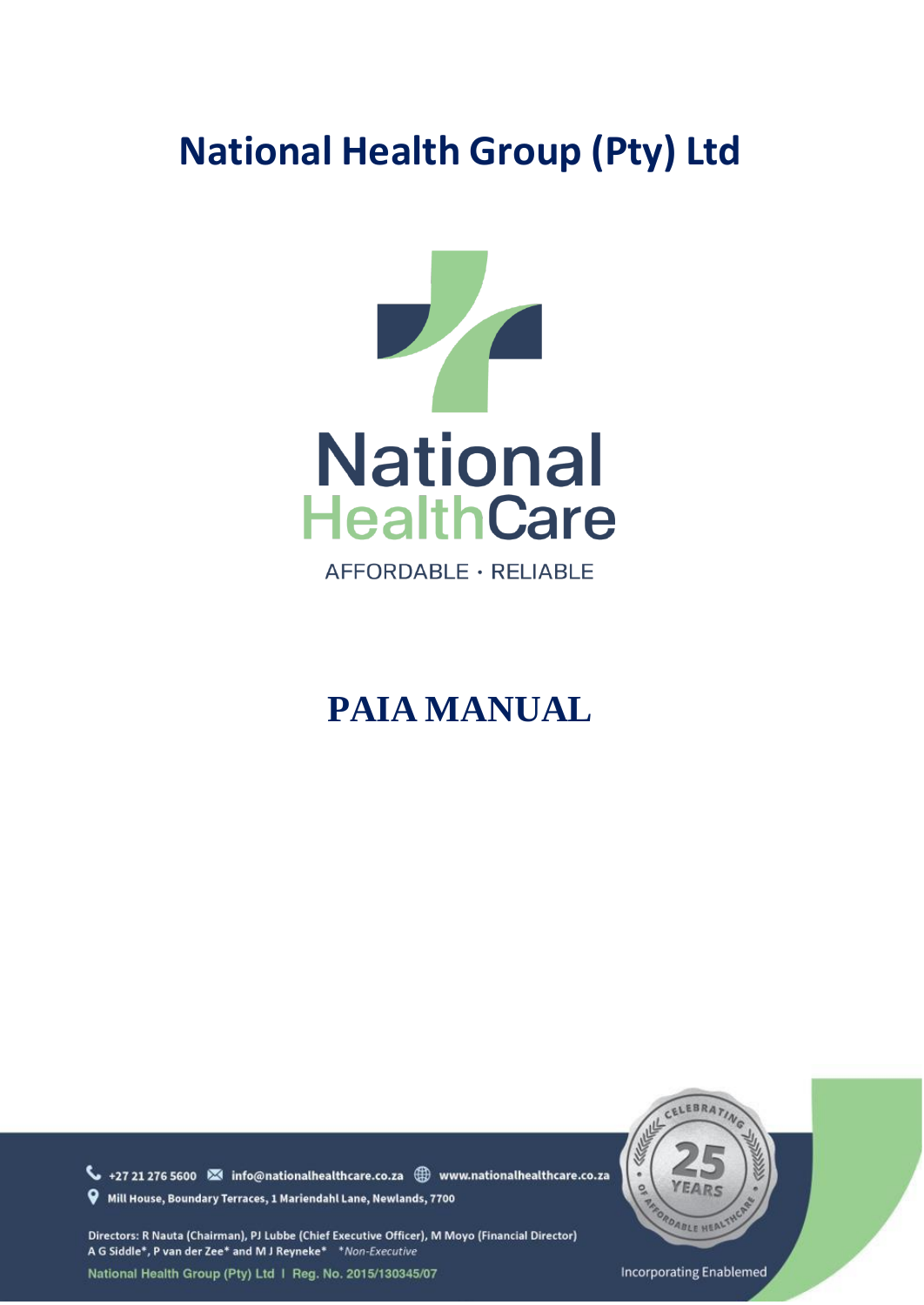THIS MANUAL WAS PREPARED IN ACCORDANCE WITH SECTION 51 OF THE PROMOTION OF ACCESS TO INFORMATION ACT, 2000 (Act No. 2 of 2000) AND TO ADDRESS THE REQUIREMENTS OF THE PROTECTION OF PERSONAL INFORMATION ACT, 2013 ("POPIA").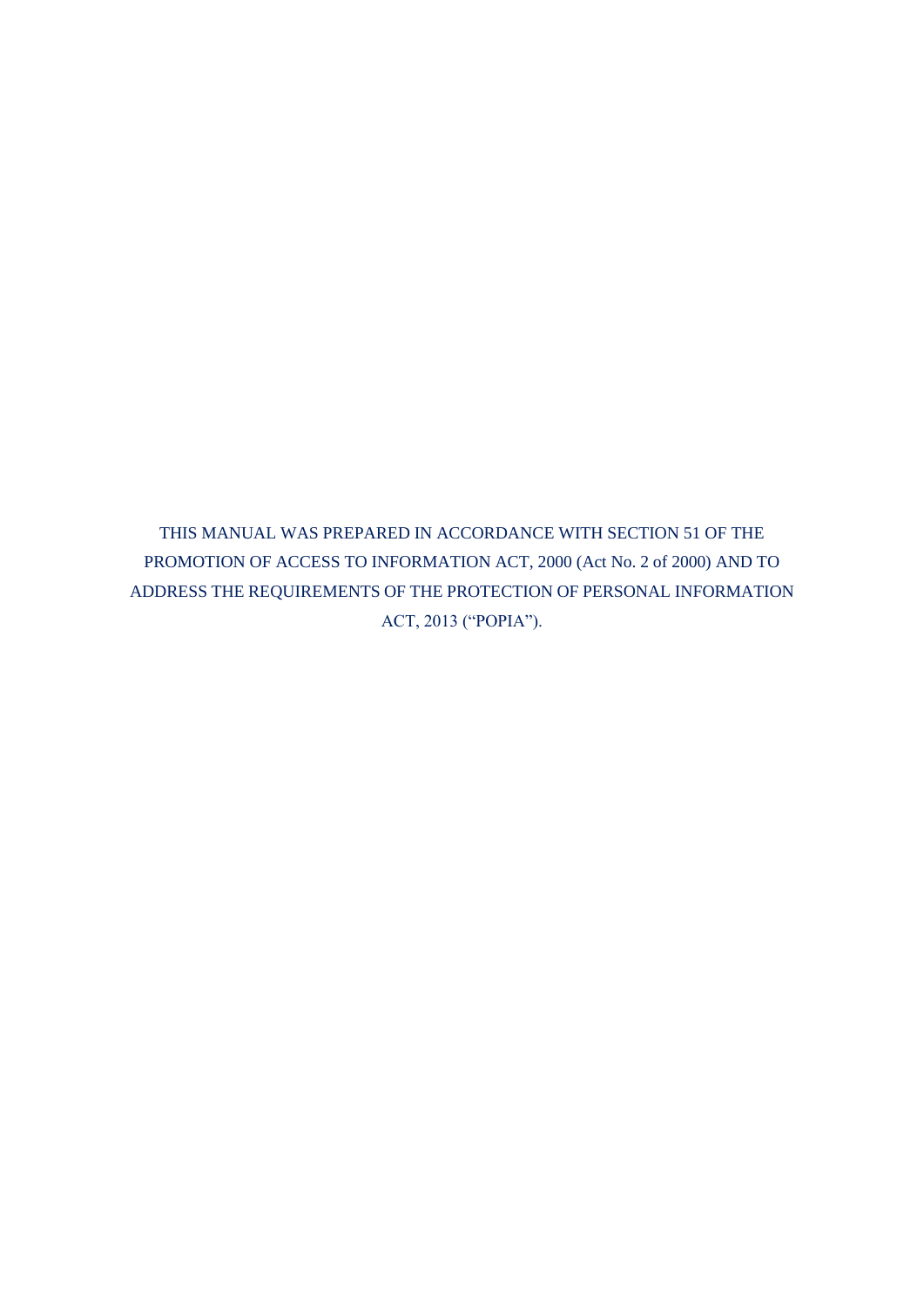# TABLE OF CONTENTS

| 1 <sub>1</sub> |                                                                                    |  |
|----------------|------------------------------------------------------------------------------------|--|
| 2.             |                                                                                    |  |
| 3.             | GUIDE OF THE SA HUMAN RIGHTS COMMISSION / INFORMATION REGULATOR4                   |  |
| 4.             |                                                                                    |  |
| 5.             |                                                                                    |  |
| 6.             |                                                                                    |  |
| 7.             |                                                                                    |  |
| 8.             | DATA SUBJECTS, THEIR PERSONAL INFORMATION AND POTENTIAL RECIPIENTS OF              |  |
| 9.             | PERSONAL INFORMATION SENT ACROSS THE BORDERS OF THE REPUBLIC OF SOUTH AFRICA<br>10 |  |
|                |                                                                                    |  |
|                |                                                                                    |  |
|                | 12. FEES PAYABLE TO OBTAIN THE REQUESTED RECORDS OR INFORMATION  11                |  |
|                |                                                                                    |  |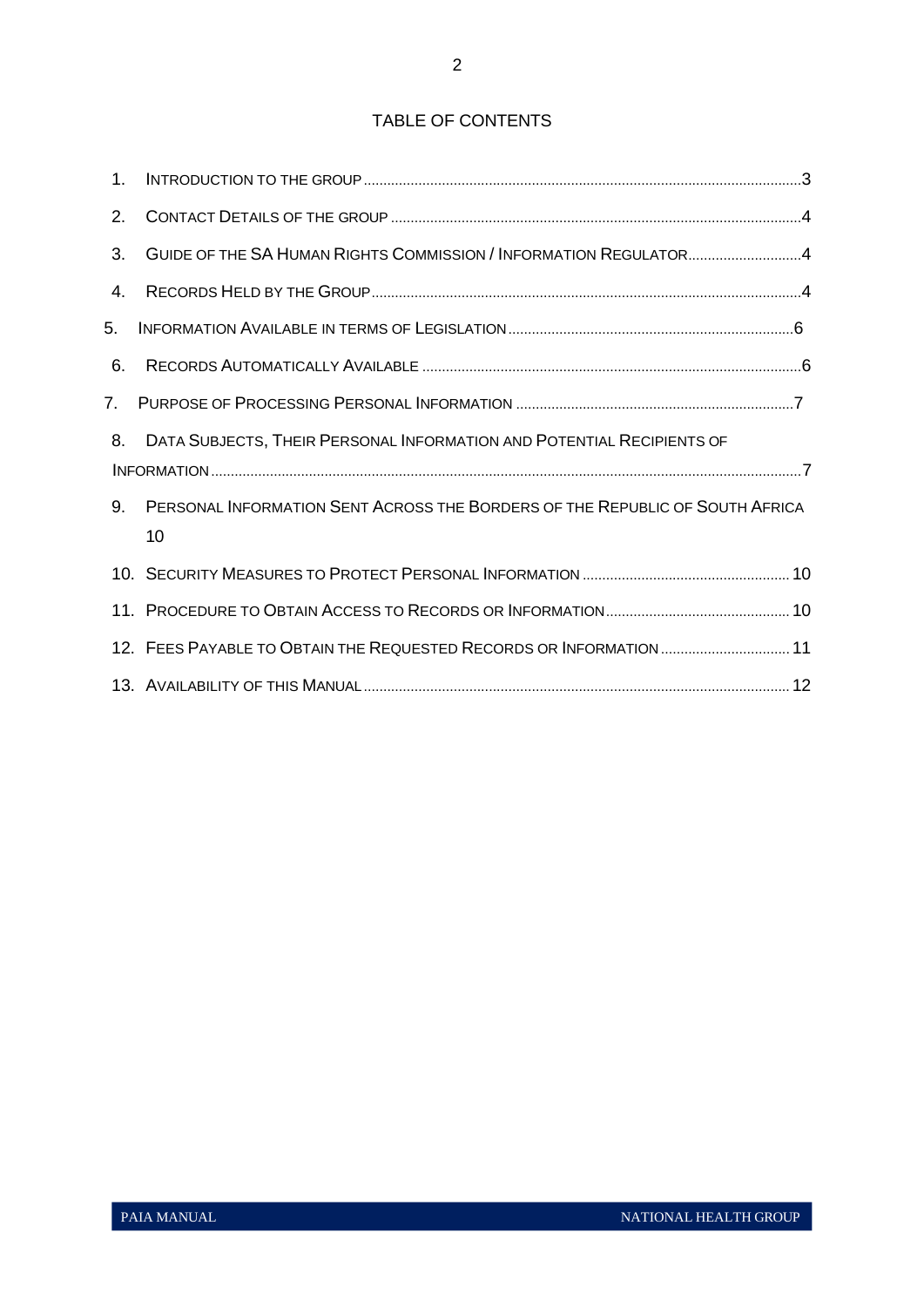#### <span id="page-3-0"></span>**1. INTRODUCTION TO THE GROUP**

National Health Group (Pty) Ltd (NHG) is a legally registered Managed Care and Healthcare Administrator that was established in 2017 to offer affordable and reliable private primary healthcare services to the low-income employer groups. The Group acquired Enablemed (Pty) Ltd\* in July 2019 thus extending its service offering to the medical scheme industry and increasing its independent provider network. As a healthcare provider, the National Health Group is fully accredited and subject to the authority of the Council for Medical Schemes (CMS).

This manual intends to promote a culture of transparency and accountability by setting out how the Group protects personal information that is needed to execute its business activities. It will provide a description of the records held by the Group; the various measures taken to protect personal information and the procedure to be followed when requesting access to any of these records.

**\***Any reference in this manual to "National Health Group" includes Enablemed (Pty) Ltd as the company is a fully owned subsidiary of the National Health Group.

# **DEFINITIONS**

Unless the context clearly indicates otherwise, the following terms shall have the meanings assigned to them hereunder, namely –

- o **"Act"** means the Promotion of Access to Information Act, Act 2 of 2000, as amended from time to time;
- o **"Group"** means **N**ational **H**ealth **G**roup (Pty) Ltd (NHG) as more fully described in the overview above. The definition incorporates Enablemed (Pty) Ltd as the company is a fully owned subsidiary of NHG;
- o **"Information Officer"** means the person acting on behalf of the Group and discharging the duties and responsibilities assigned to the head of the Company by the Act. The Information Officer is duly authorised to act as such, and such authorisation has been confirmed by the "head" of the Group in writing;
- o **"Manual"** means this manual published in compliance with Section 51 of the Act;
- o **"Record"** means any recorded information, regardless of form or medium, which is in the Possession or under the control of the Group, irrespective of whether or not it was created by the Group;
- o **"Request"** means a request for access to a Record of the Group;
- o **"Requestor"** means any person, including a public body or an official thereof, making a Request for access to a Record of the Group and includes any person acting on behalf of that person; and
- o **"SAHRC"** means the South African Human Rights Commission.
- o Unless a contrary intention clearly appears, words signifying:
	- o the singular includes the plural and vice versa.
	- o any one gender includes the other genders and vice versa; and
	- o natural persons include juristic persons.

*Unless otherwise stated, terms defined in the Act shall have the same meaning in this Manual.*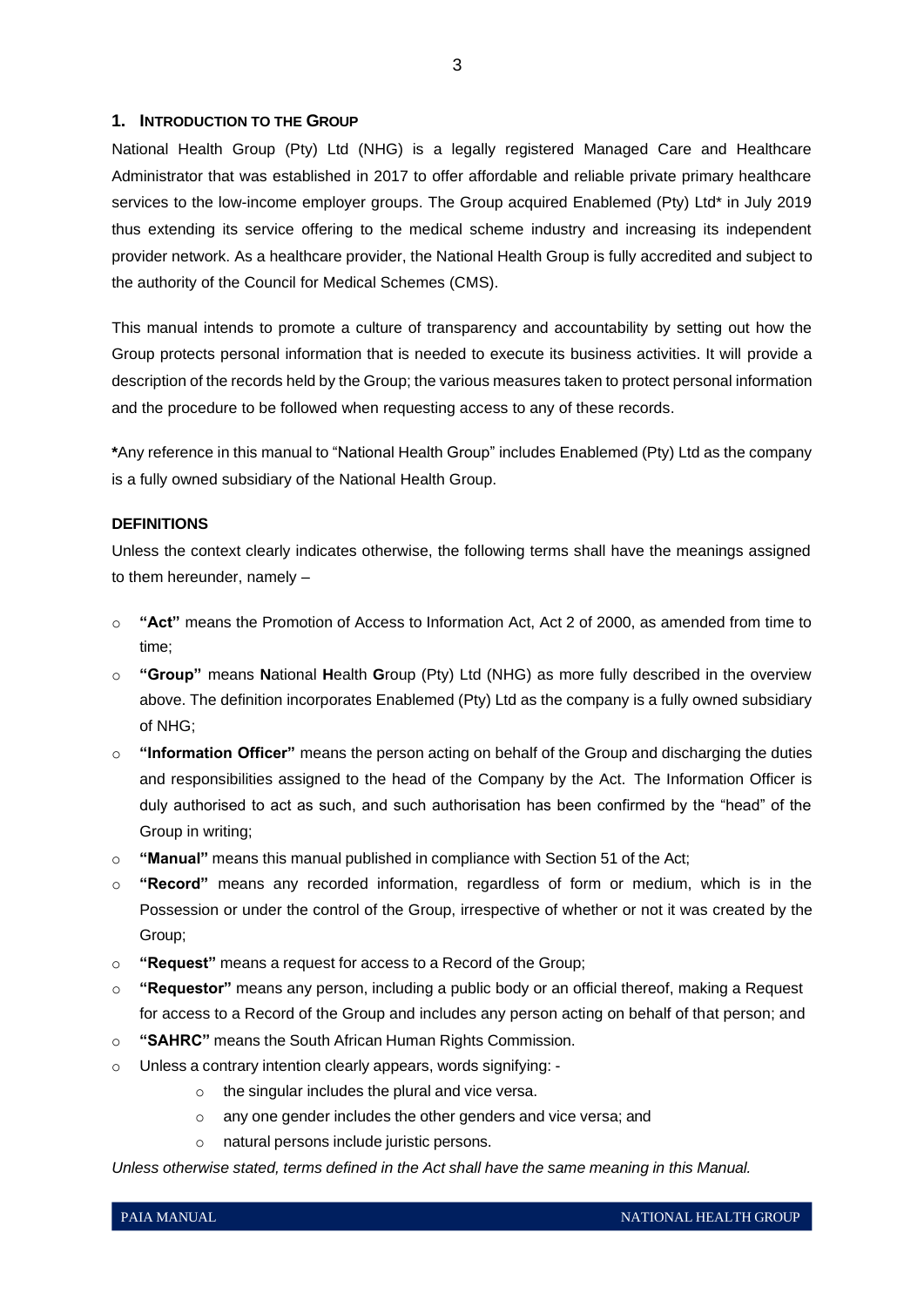# <span id="page-4-0"></span>**2. CONTACT DETAILS OF THE GROUP**

| <b>Company Name:</b>        | National Health Group (Pty) Ltd                                  |  |  |  |
|-----------------------------|------------------------------------------------------------------|--|--|--|
| <b>Registration Number:</b> | 2015/130345/07 (NHG) / 2001/016845/07 (Enablemed)                |  |  |  |
| <b>Information Officer:</b> | Patrick Lubbe, Chief Executive Officer                           |  |  |  |
| <b>Physical Address:</b>    | Office 0302 Mill House, Boundary Terraces, Corner Campground and |  |  |  |
|                             | Mariendahl Lane, Newlands, Cape Town, 7700                       |  |  |  |
| <b>Postal Address:</b>      | Postnet Suite 203, Private Bag X8, Elarduspark, 0047             |  |  |  |
| <b>Telephone Number:</b>    | 0860 002 400                                                     |  |  |  |
| E-mail address:             | compliance@nationalhealthcare.co.za                              |  |  |  |
| Website address:            | www.nationalhealthcare.co.za                                     |  |  |  |

# <span id="page-4-1"></span>**3. GUIDE OF THE SA HUMAN RIGHTS COMMISSION / INFORMATION REGULATOR**

The South African Human Rights Commission ("SAHRC") / Information Regulator compiled a Guide, in terms of Section 10 of the Promotion of Access to Information Act 2 of 2000 ("PAIA"), to assist persons wishing to exercise their rights in terms of this Act. This Guide contains, amongst others, the following information:

- The purpose of PAIA;
- The manner, form and costs of a request for access to information held by a body;
- Legal remedies when access to information is denied;
- When access to information may be denied; and
- The contact details of Information Officers in the national, provincial and local government.

The Guide is available in all the official languages on the website of the SAHRC at <https://www.sahrc.org.za/home/21/files/Section%2010%20guide%202014.pdf> or can be obtained from the Information Regulator at:

| <b>Physical address:</b> | JD House, 27 Stiemens Street, Braamfontein, Johannesburg, 2001 |
|--------------------------|----------------------------------------------------------------|
| <b>Postal address:</b>   | PO Box 31533, Braamfontein, Johannesburg, 2017                 |
| Telephone:               | +27 (0) 10 023 5207 / +27 (0) 82 746 4173                      |
| E-mail address:          | inforeg@justice.gov.za                                         |
| Website:                 | https://www.justice.gov.za/inforeg/                            |

The publication of the Guide will become the responsibility of the Information Regulator with effect from 30 June 2021.

# <span id="page-4-2"></span>**4. RECORDS HELD BY THE GROUP**

The group holds the following categories of records:

# 4.1 **Records relating to the formation of the group:**

Documents related to the establishment of the company, CIPC documents, memorandum of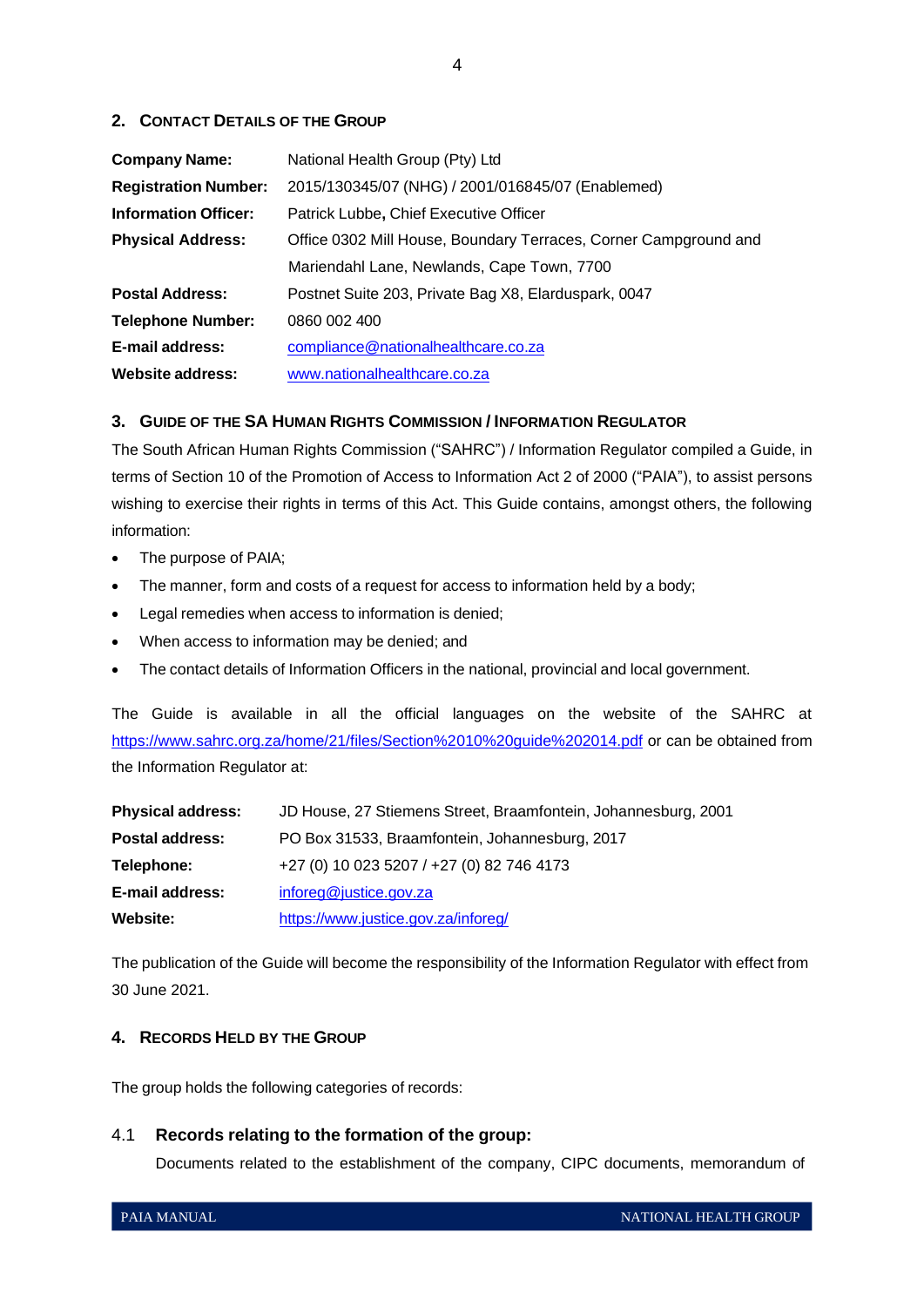incorporation, its directors and shareholders records as required in terms of the Companies Act 71 of 2008; a shareholders' agreement; shareholders register, other statutory records; governance documents (e.g., company policies, minutes of meetings); company number registration and other related documents.

# 4.2 **Employment records:**

Employment contracts; conditions of employment and workplace policies; skills development plans and training records; salary register; relevant tax records; leave records; medical scheme membership records; Pension and Provident fund records; performance indicators and other correspondence.

# 4.3 **Health administration records:**

Member medical records; healthcare benefits; patient communication; claim payment-related records and correspondence to members and healthcare providers.

# 4.4 **Referral records:**

Doctor referral notes and other relevant reports.

## 4.5 **Clinical trial / research studies records:**

No records are kept by the group related to clinical trials / research studies.

# 4.6 **Health and safety records:**

Health and safety reports and other regulatory required records.

#### 4.7 **Financial records:**

Financial statements; auditors' reports; accounting records; bank statements; invoices, statements and receipts; remittance advices; tax returns and related documentation.

# 4.8 **Records related to assets:**

Asset register; purchase records; licences; financing and lease agreements; sale and purchase agreements; delivery notes and orders.

#### 4.9 **Agreements:**

Agreements and related documentation with contractors, consultants, suppliers, brokers/consultants, vendors, medical schemes, insurers; professional assistants and other business-related agreements.

# 4.10 **Public and private body (e.g., regulators, insurer and medical schemes) records:**  Official accreditation documents; benefit schedules and healthcare administration related correspondence.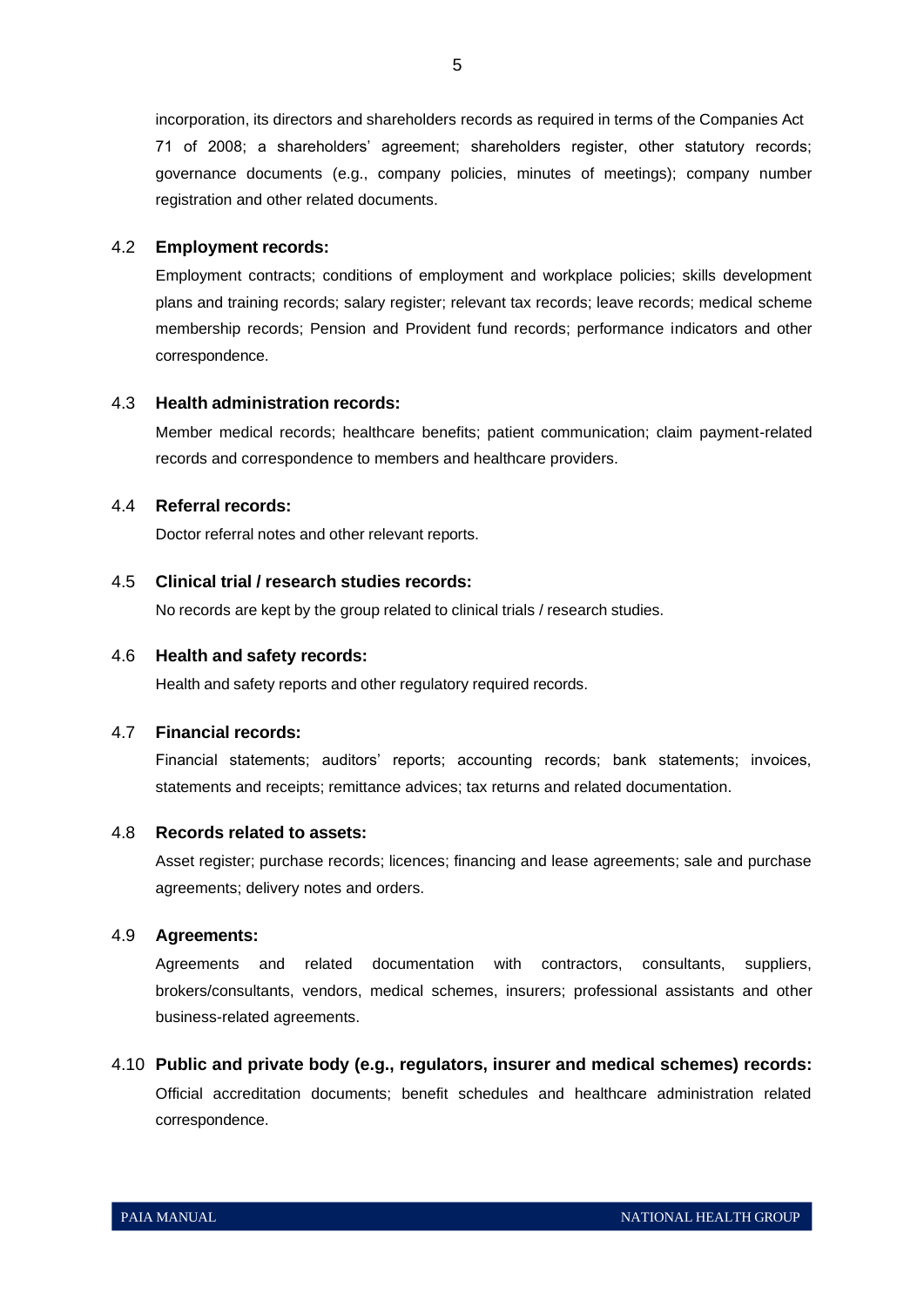# 4.11 **Insurance records (including professional indemnity cover):**

Policies, cover, claims and related records.

# <span id="page-6-0"></span>**5. INFORMATION AVAILABLE IN TERMS OF LEGISLATION**

The Group holds records as may be required in terms of the following legislation subject to the specific protection offered by these laws:

- 5.1 Basic Conditions of Employment Act 75 of 1997;
- 5.2 Broad-based Black Economic Empowerment Act No.53 of 2003;
- 5.3 Children's Act 38 of 2005;
- 5.4 Companies Act 71 of 2008;
- 5.5 Compensation for Occupational Injuries and Diseases Act 130 of 1993;
- 5.6 Consumer Protection Act 68 of 2008;
- 5.7 Disaster Management Act 57 of 2002;
- 5.8 Electronic Communications and Transactions Act 25 of 2002;
- 5.9 Employment Equity Act 55 of 1998;
- 5.10 Hazardous Substances Act 15 of 1973;
- 5.11 Health Professions Act 56 of 1974;
- 5.12 Income Tax Act 58 of 1962;
- 5.13 Labour Relations Act 66 of 1995;
- 5.14 Long Term Insurance Act, 1998;
- 5.15 Medical Schemes Act 131 of 1998;
- 5.16 Medicines and Related Substances Act 101 of 1965;
- 5.17 National Health Act 61 of 2003;
- 5.18 Occupational Health and Safety Act 85 of 1993;
- 5.19 Promotion of Access to Information Act 2 of 2000;
- 5.20 Protection of Personal Information Act 4 of 2013;
- 5.21 Short Term Insurance Act, 1998;
- 5.22 Skills Development Levies Act 9 of 1999;
- 5.23 Skills Development Act 97 of 1998;
- 5.24 Trademarks Act, 1993;
- 5.25 Unemployment Contributions Act 4 of 2002;
- 5.26 Unemployment Insurance Act 63 of 2001; and
- 5.27 Value Added Tax Act 89 of 1991.

#### <span id="page-6-1"></span>**6. RECORDS AUTOMATICALLY AVAILABLE**

No notice has been submitted by the Group to the Minister of Justice and Correctional Services regarding the categories of records, which are available without a person having to request access in terms of Section 52(2) of PAIA. However, the information on the website of the Group is automatically available. Access and usage of the information on the website are subject to the Website Terms and Conditions as well as the Privacy Policy of the Group.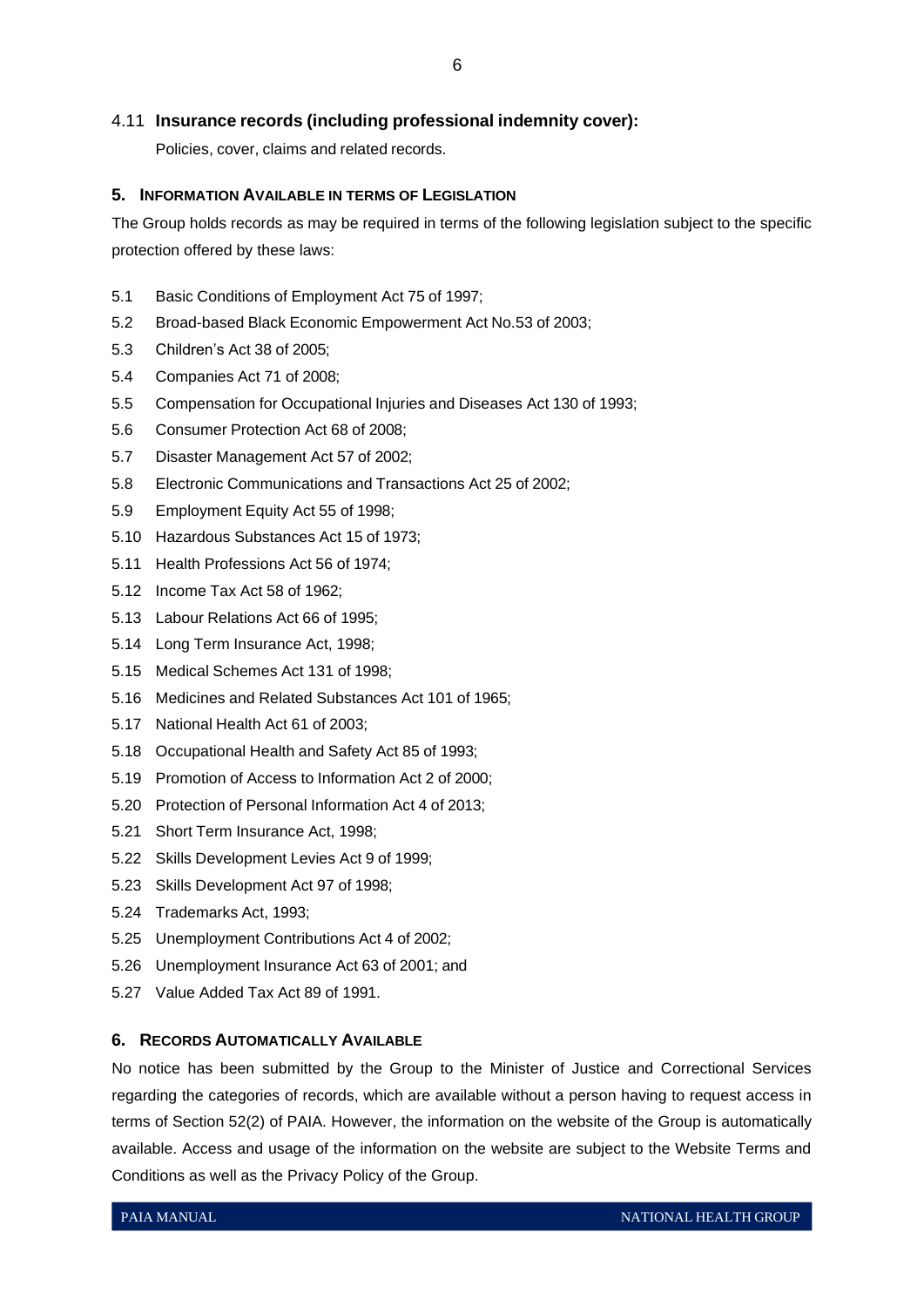#### <span id="page-7-0"></span>**7. PURPOSE OF PROCESSING PERSONAL INFORMATION**

The Group processes personal information of data subjects for the following purposes:

- 7.1 to conduct and manage the Group in accordance with the law, including the administration of the Group and claiming and collecting payment for services rendered from relevant employers, medical scheme, insurers and/or responsible persons / entities;
- 7.2 for treatment and administration of patient benefits;
- 7.3 for communication purposes;
- 7.4 for the maintenance of group records and members' medical records;
- 7.5 for employment and related matters of employees;
- 7.6 for reporting to persons and bodies, including practitioners, providers, as required and authorised in terms of the law or by the data subjects;
- 7.7 for historical, statistical and research purposes;
- 7.8 for enforcement of the group's rights; and/or
- 7.9 for any other lawful purpose related to the activities of the group.

# <span id="page-7-1"></span>**8. DATA SUBJECTS, THEIR PERSONAL INFORMATION AND POTENTIAL RECIPIENTS OF INFORMATION**

The Group holds the personal information in respect of the categories of data subjects specified below as may be relevant in the circumstances. The potential recipients of this information are also specified. Information and records are only disclosed to recipients as may be necessary in the circumstances and authorised in terms of the law or otherwise with the consent of the relevant data subjects.

# 8.1 Employees

#### *Categories of personal information:*

Full names and surnames; titles; contact details; addresses; identity numbers; race; gender; nationality; qualifications; registered professions and categories of registration; statutory council registration numbers; employment related information; positions and job descriptions; Curriculum Vitae ("CVs") and information included therein; references; relevant health information; COVID-19-related information; health and safety-related incidents; records created in the performance of their duties; leave records; remuneration; employment benefits; absenteeism information; bank details; tax numbers and related tax information; next-of-kin details and correspondence.

#### *Potential Recipients:*

Other practitioners; relevant employees; South African Revenue Service ("SARS"); relevant statutory and other public bodies (e.g. Department of Employment and Labour; the Board of Healthcare Funders of SA ["BHF"]; Unemployment Insurance Fund ["UIF"]); medical schemes; insurers; contractors and suppliers; banks; professional societies; bodies performing peer review; legal and professional advisers; attorneys; insurers; law enforcement structures; auditors; executors of estates; potential purchaser of company.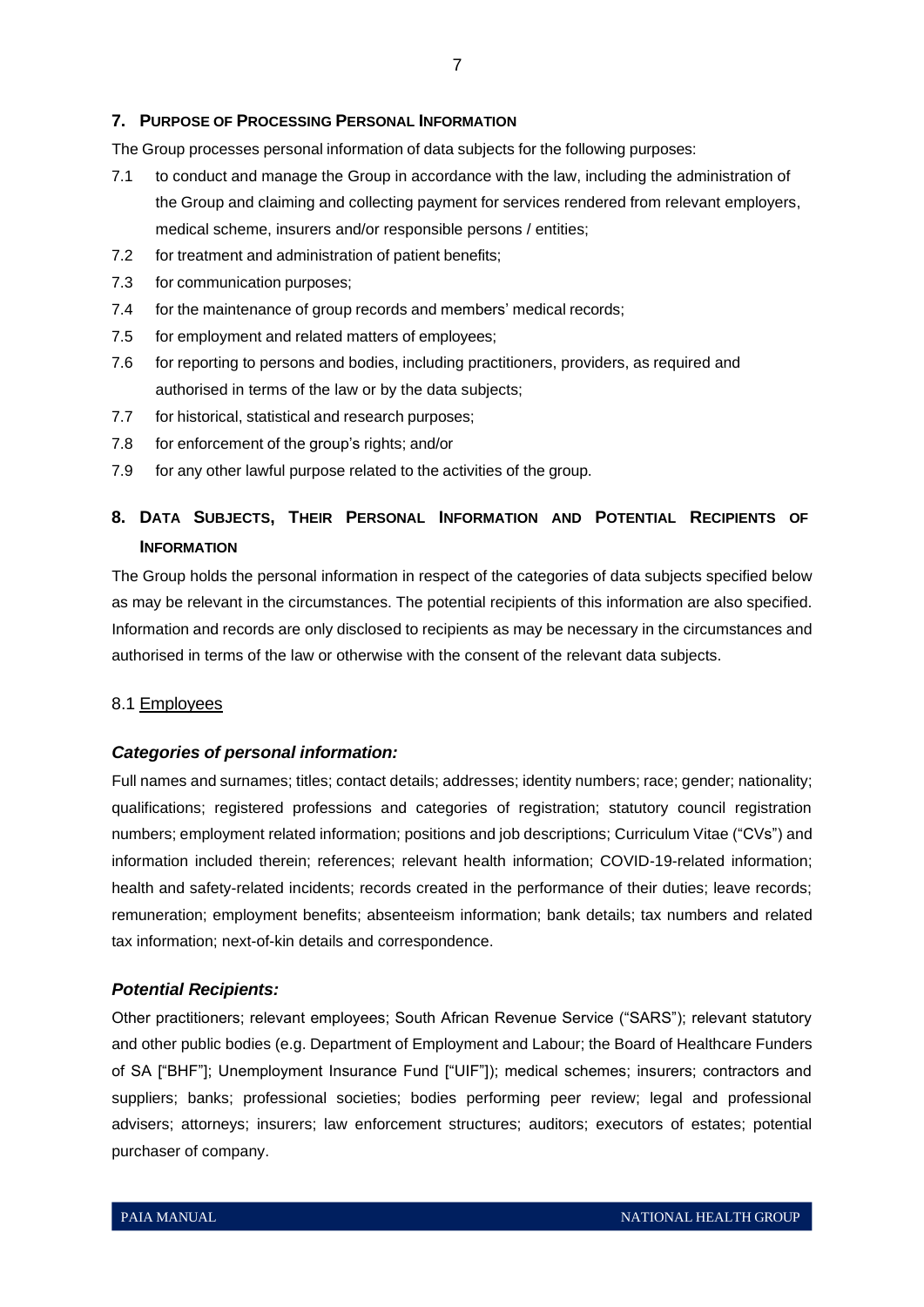# 8.2 Job Applicants

# *Categories of personal information:*

Names and surnames; titles; CVs and information included therein; contact details; addresses; identity numbers; race; gender; nationality; qualifications; registered professions and categories of registration; statutory council registration numbers; employment history and related information; relevant health information; COVID-19 screening information; interview notes; references and correspondence.

## *Potential Recipients:*

Practitioners; relevant employees; legal and professional advisers; auditors; law enforcement structures; vetting agencies; recruitment agency; and potential purchaser of company.

# 8.3 Medical Scheme/Insurer/ Employer Group members

# *Categories of personal information:*

Names and surnames; titles; contact details; addresses; identity numbers / dates of birth; gender; nationality; employers and their contact details; medical history; health information, including diagnoses and procedures performed; photos; COVID-19 screening information; referral notes; participation information; adverse events; next-of-kin / guarantor / authorised person's details; amounts due for services rendered; and correspondence.

#### *Potential Recipients:*

Treating and referring practitioners; relevant employees; relevant statutory and other public bodies (e.g., the Compensation Commissioner, the Road Accident Fund); medical schemes; insurers, hospitals; actuaries, legal and professional advisers; auditors; executors of estates; next-of-kin / guarantor / authorised person; debt collectors; attorneys; law enforcement structures; and potential purchaser of the company.

#### 8.4 Referring Practitioners

#### *Categories of personal information:*

Names and surnames; titles; contact details; addresses; company registration numbers (including PCNS); registered professions; bank account details and correspondence.

#### *Potential Recipients:*

Practitioners; relevant employees; relevant statutory and other public bodies; medical schemes; insurer; auditors; law enforcement structures; legal and professional advisers and potential purchaser of the company.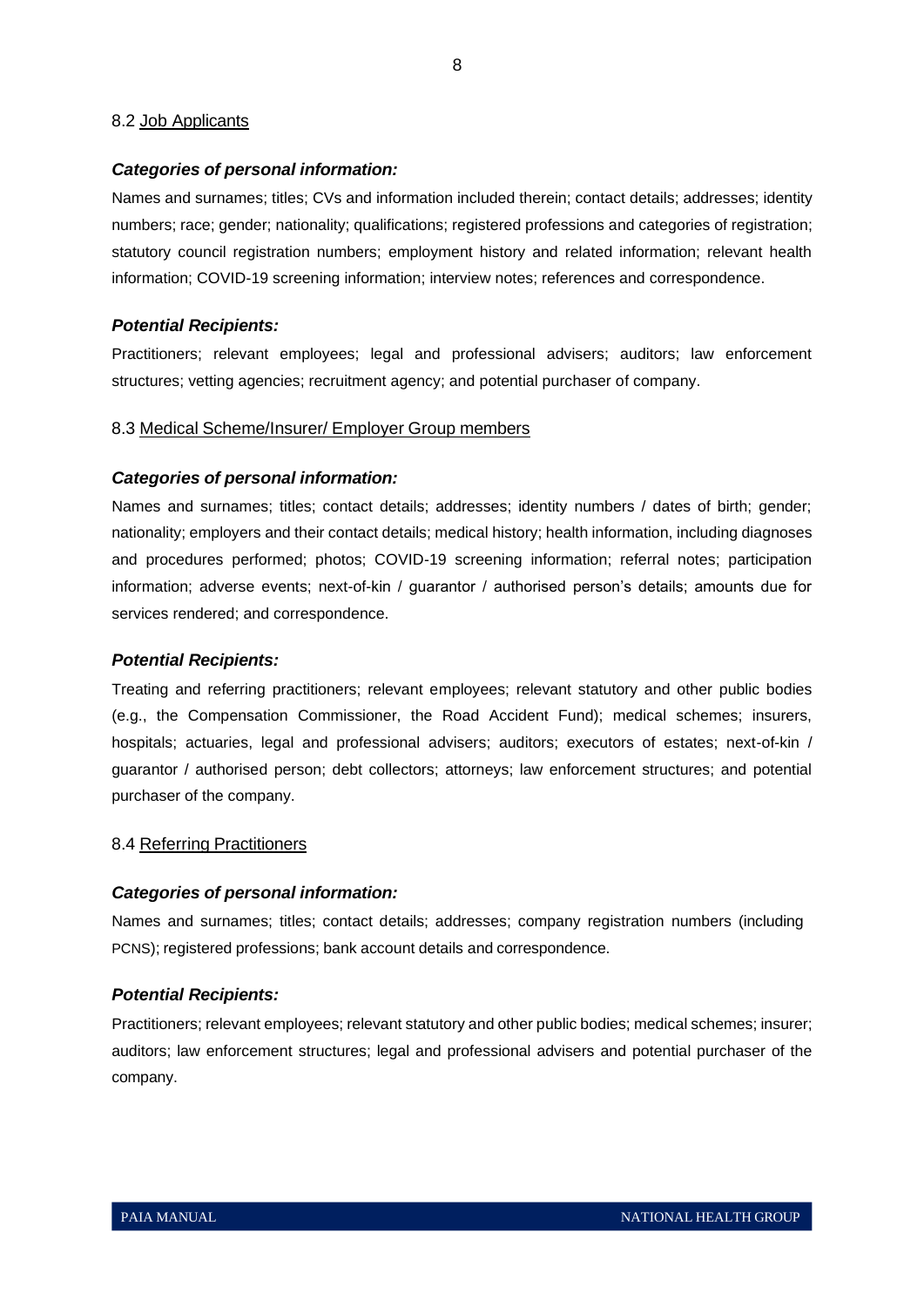#### 8.5 Hospitals / Other Health Care Providers

#### *Categories of personal information:*

Names; contact details; relevant employees' / office bearer' / contact persons' details; website addresses; company registration numbers (Including PCNS); hospital/facility privilege-related information and correspondence.

#### *Potential Recipients:*

Practitioners; providers; relevant employees; auditors; legal and professional advisers and potential purchaser of the company.

# 8.6 Contractors, Vendors and Suppliers

#### *Categories of personal information:*

Names and surnames; titles; organisation names and details; relevant employees' / office bearer' / contact persons' details; contact details; addresses; website addresses; opinions; correspondence; COVID-19 screening information (visitors); market information; price structures; financial arrangements and VAT numbers.

#### *Potential Recipients:*

Practitioners; relevant employees; banks; auditors; legal and professional advisers; law enforcement structures and potential purchaser of the company.

#### 8.7 Group Insurers

#### *Categories of personal information:*

Names and contact details; premiums; benefits and correspondence.

#### *Potential Recipients:*

Practitioners; relevant employees; actuaries, auditors; legal and professional advisers; relevant public bodies; law enforcement structures and potential purchaser of the company.

#### 8.8 Public and private bodies (e.g., regulators, funders)

#### *Categories of personal information:*

Names; contact details; office bearers; fee / benefit structures; rules; information published in the public domain (e.g., benefit schedules, policies); payment-related information (e.g., invoices, remittances, statements) and correspondence.

#### *Potential Recipients:*

Practitioners; relevant employees; legal and professional advisers; patients; debt collectors; auditors; public; law enforcement structures and potential purchaser of the company.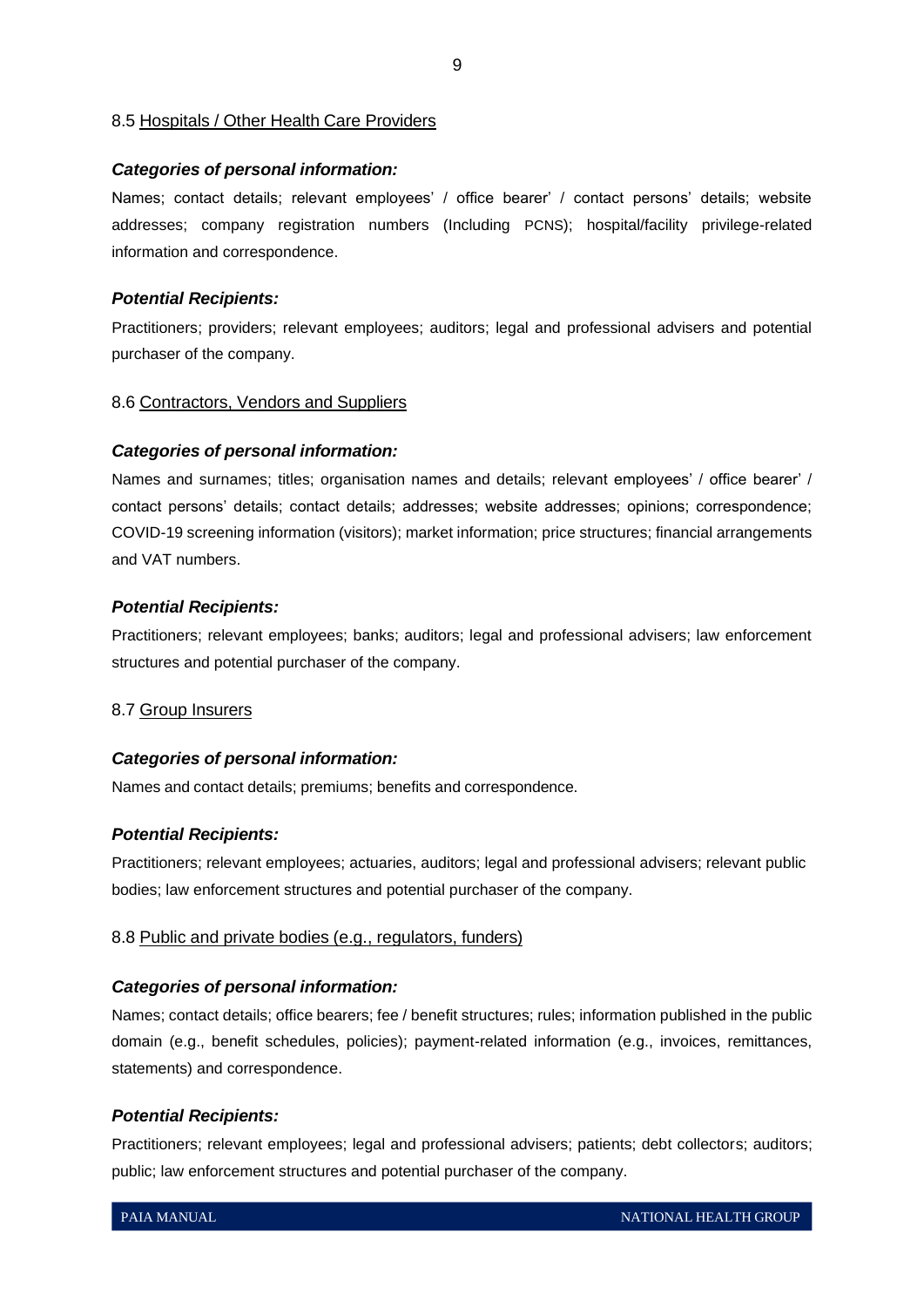# <span id="page-10-0"></span>**9. PERSONAL INFORMATION SENT ACROSS THE BORDERS OF THE REPUBLIC OF SOUTH AFRICA**

The Group stores electronic information, including personal information of data subjects, in the 'cloud'. Due care is taken in the selection of appropriate 'cloud' service providers to ensure compliance with the law and protect the privacy of data subjects. In the execution of its regular business activities, the Group is not planning to send any personal information about any data subject from the Republic of South Africa to any other third party in a foreign country. Should this be required, relevant data subject consent will be obtained, if required, unless the information may be lawfully transferred across the borders; and transfers of such information will occur in accordance with the requirements of the South African law.

International students and members from/residing outside the Republic of South Africa may in the caring of their healthcare needs require their personal information to be transferred outside the South African borders. This transfer of information will be done with the consent of the member and within the boundaries of the relevant Privacy laws.

# <span id="page-10-1"></span>**10. SECURITY MEASURES TO PROTECT PERSONAL INFORMATION**

The Group is committed to ensuring the security of the personal information in its possession or under its control in order to protect it from unauthorised processing and access as well as loss, damage or unauthorised destruction. It continually reviews and updates its information protection measures to ensure the security, integrity and confidentiality of this information in accordance with industry best practices. The measures it adopts to ensure the security of personal information, includes technical and organisational measures and internal policies to prevent unauthorised access, loss or use of personal information, for example, the physical securing of the offices where information is held; locking of cabinets with physical records; password control to access electronic records and off-site data backups.

In addition, only those practitioners and employees that require access to the information to assist in the treatment of patients and discharge their functions are permitted access to the relevant information and only if they have concluded agreements with or provided undertakings to the group requiring them to implement appropriate security measures and to maintain the confidentiality of the information. Suppliers and vendors are required to adhere to the strict policies and processes implemented by the group and are subject to sanctions for any security breach. All security breaches are taken seriously and are addressed in accordance with the law.

# <span id="page-10-2"></span>**11. PROCEDURE TO OBTAIN ACCESS TO RECORDS OR INFORMATION**

The fact that information and records are held by the Group as listed in this Manual should not be construed as conferring upon any requester any right to that information or record. PAIA grants a requester access to records of a private body, if the record is required for the exercise or protection of any right. If a public body lodges a request, the public body must be acting in the public interest. Access to records and information is not automatic.

o Any person, who would like to request access to any of the abovementioned records or information, is required to complete a request form, which is available as Annexure A of this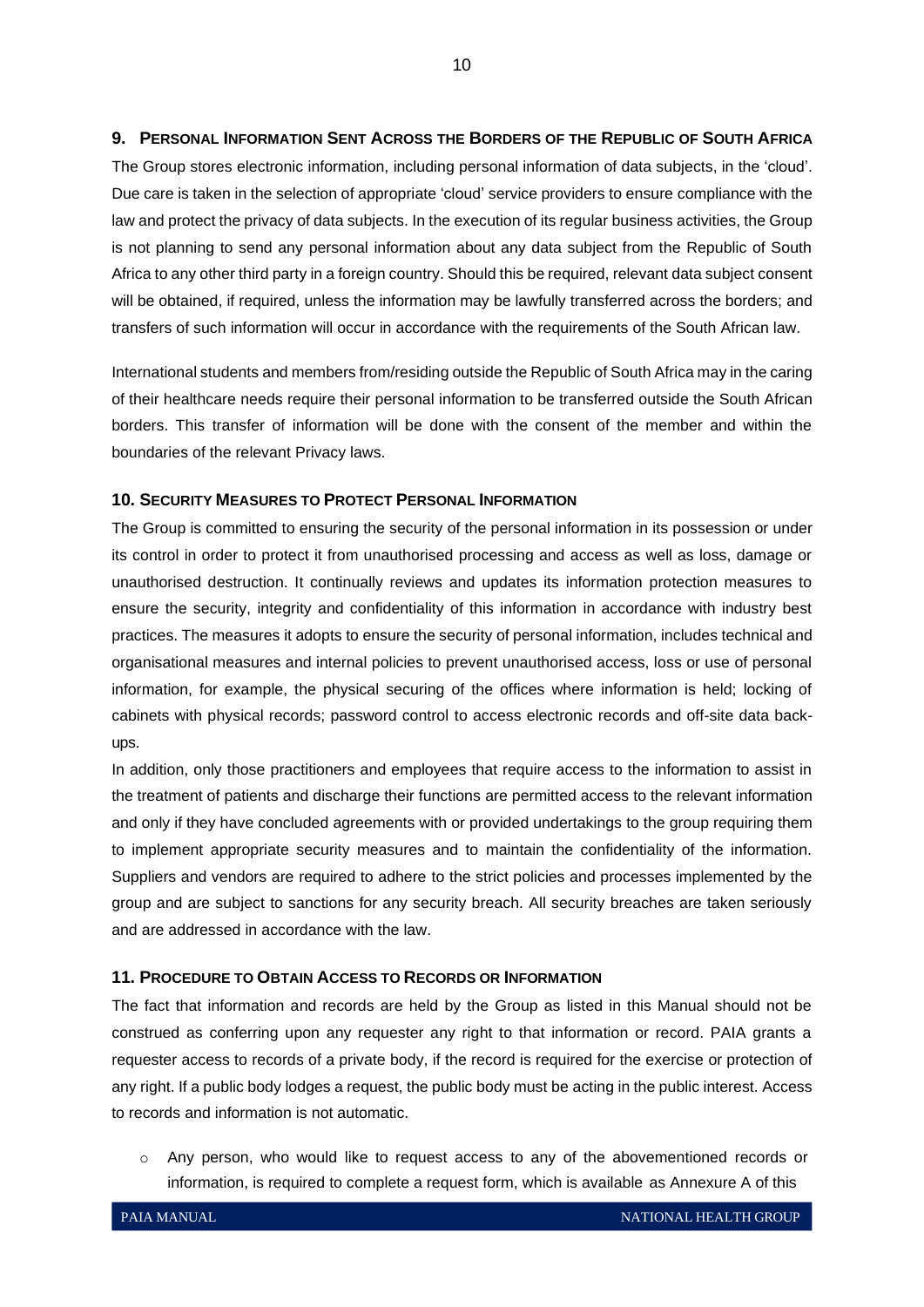manual, from the Group's reception or the Information Officer of the Group and the Information Regulator at the contact details stipulated above.

- $\circ$  The requester must provide sufficient detail on the request form to enable the Information Officer to identify the record and the requester.
- $\circ$  The requester must identify the right he/she is seeking to exercise or protect and explain why the record requested is required for the exercise or protection of that right.
- $\circ$  If a request is made on behalf of another person, the requester must submit proof of the capacity in which the request is made to the satisfaction of the Information Officer.
- o Access to the requested records or information or parts of the records or information may be refused in terms of the law. Requesters will be advised of the outcome of their requests.
- $\circ$  The Requestor will be notified, within 30 days, in the manner indicated by him/her of the outcome of his/her Request, alternatively whether an extension not exceeding 30 days is required to deal with the Request.

# <span id="page-11-0"></span>**12. FEES PAYABLE TO OBTAIN THE REQUESTED RECORDS OR INFORMATION**

Fees may be charged for requesting and accessing information and records held by the group. These fees are prescribed in terms of PAIA. Details of the fees payable may be obtained from reception or the Information Officer. The fees are also available from the Information Regulator [www.justice.gov.za/paia.](http://www.justice.gov.za/paia) Should access to records be granted, the actual record requested will be given as soon as reasonably possible.

Provisions of Chapter 4 of the Act outline terms of which the group may refuse, on certain specified grounds, to provide information to a requester. If the request for access is denied, the head of the Group or the request liaison officer shall advise the requester in writing in a notice of refusal.

#### **THE NOTICE OF REFUSAL SHALL STATE;**

1. Adequate reasons for the refusal;

2. that the requester may lodge an appeal with a court of competent jurisdiction against the refusal of the request (including the period) for lodging such appeal.

Upon the refusal by the head of the Group or the request liaison officer, the deposit paid by the requester will be refunded. In terms of Section 54 of the PAIA Act, if after all treasonable steps have been taken to find a record requested, the requested record cannot be found or if the records do not exist, the head of the Group or the request liaison officer must by way of an affidavit or an affirmation, notify the requester that it is not possible to give access to the requested record.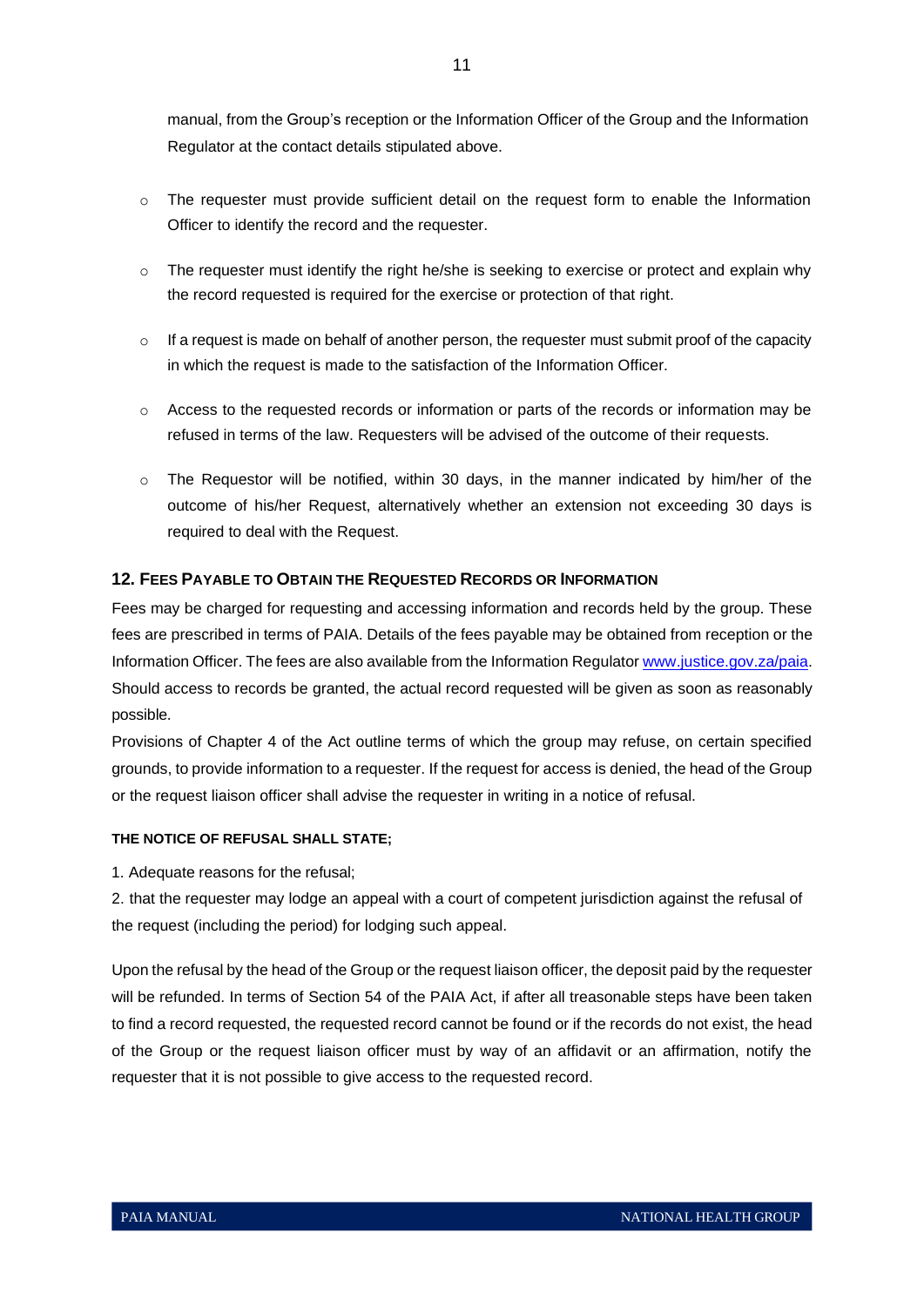## <span id="page-12-0"></span>**13. AVAILABILITY OF THIS MANUAL**

A copy of this Manual is available for inspection, free of charge, at the Groups physical address and on its website. A copy of the Manual may also be requested from the Information Officer against payment of a fee as may be advised. The Group will update this manual at regular intervals to maintain alignment with legislative developments.

**END**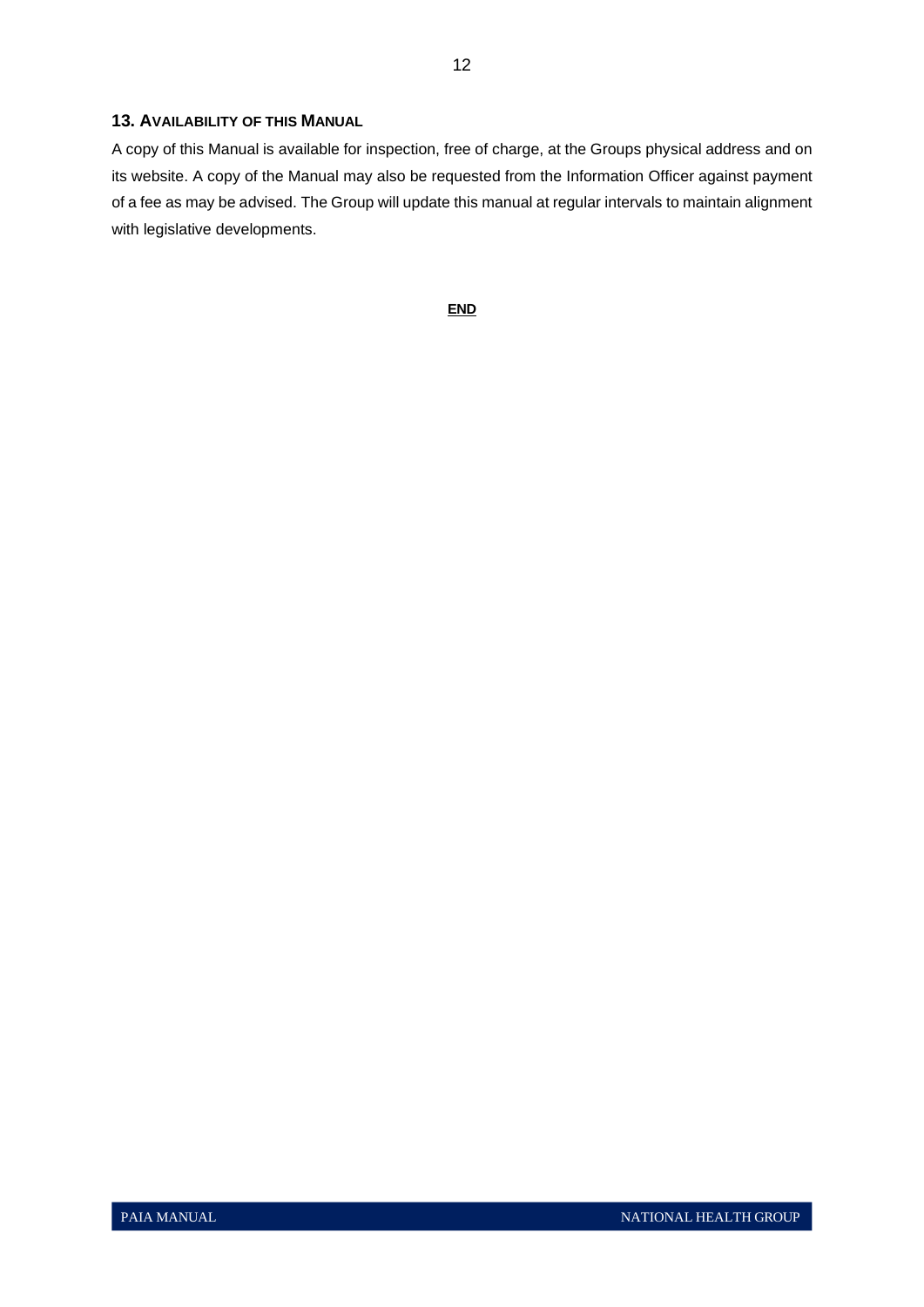# ANNEXURE A: PRESCRIBED FORM TO BE COMPLETED BY A REQUESTER

# FORM C

# REQUEST FOR ACCESS TO RECORD OF PRIVATE BODY

(Section 53 (1) of the Promotion of Access to Information Act, 2000 (Act No. 2 of 2000))

# [Regulation 10]

# A. Particulars of National Health Group (Pty) Ltd

| Patrick Lubbe, Chief Executive Officer               |  |  |  |
|------------------------------------------------------|--|--|--|
| Postnet Suite 203, Private Bag X8, Elarduspark, 0047 |  |  |  |
| Office 0302 Mill House, Boundary Terraces,           |  |  |  |
| Newlands, Cape Town, 7700                            |  |  |  |
| compliance@nationalhealthcare.co.za                  |  |  |  |
|                                                      |  |  |  |

- B. Particulars of person requesting access to the record
	- *a) The particulars of the person who requests access to the record must be given below. b) The address and/or fax number in the Republic to which the information is to be sent must be given.*
		- c) *Proof of the capacity in which the request is made, if applicable, must be attached.*

C. Particulars of person on whose behalf request is made

*This section must be completed ONLY if a request for information is made on behalf of another person.*

Full names and surname:………………………………………………………………………………………… Identity number:………………………………………………………………………………………………………. Capacity in which request is made, when made on behalf of another person: …………………………………………………………………………………………………………………………………….

- D. Particulars of record
	- *a) Provide full particulars of the record to which access is requested, including the reference number if that is known to you, to enable the record to be located.*
	- *b) If the provided space is inadequate, please continue on a separate folio and attach it to this form.*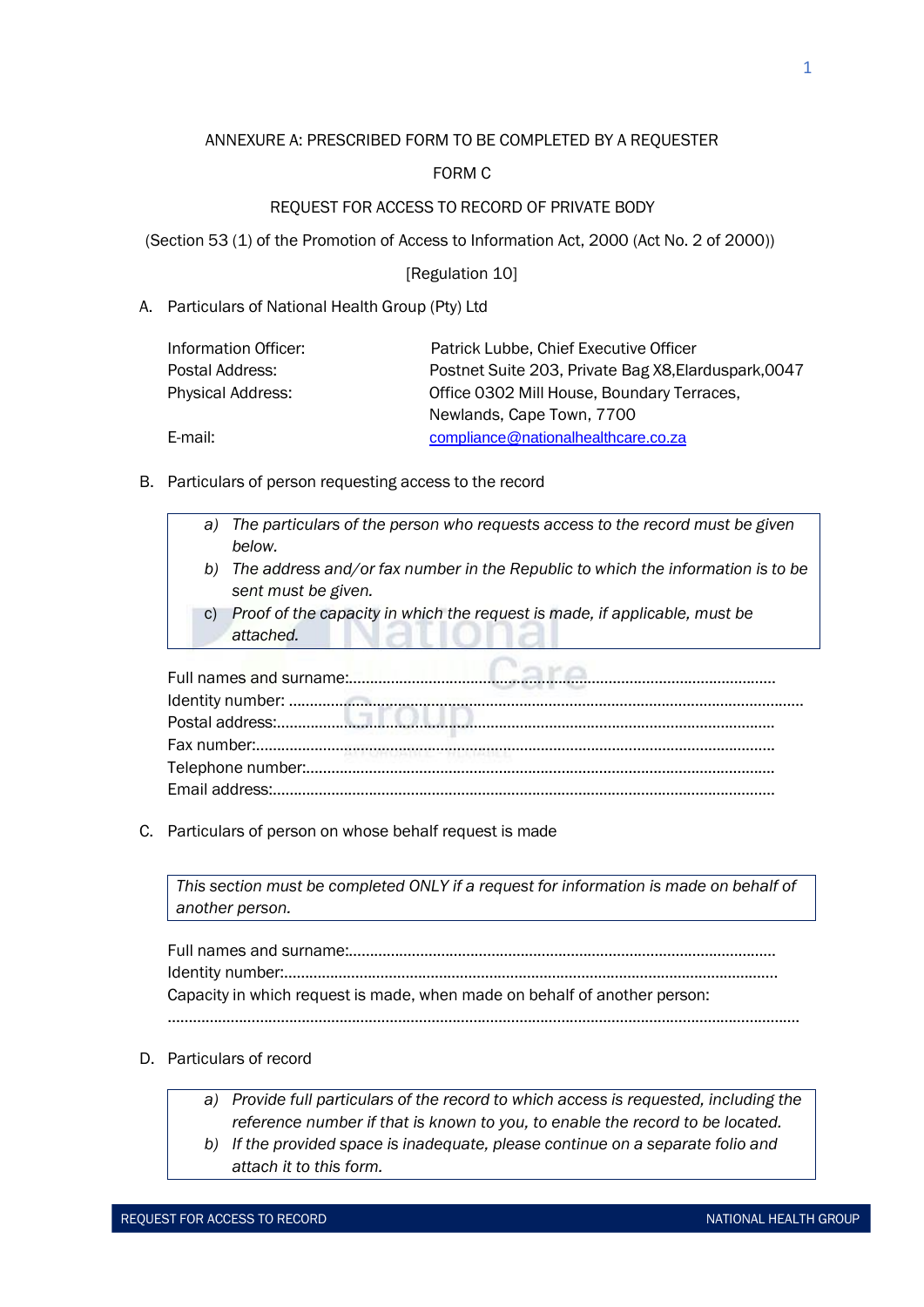*The requester must sign all the additional folios.*

1. Description of record or relevant part of the record: . The contract of the contract of the contract of the contract of the contract of the contract of the contract of the contract of the contract of the contract of the contract of the contract of the contract of the contrac ……………………………………………………………………………………………………………………………… ………………………………………………………………………………………………………………………………. 2. Reference number, if available: ……………………………………………………………………………………………………………………………… ……………………………………………………………………………………………………………………………… ………………………………………………………………………………………………………………………………. 3. Any further particulars of record: ……………………………………………………………………………………………………………………………… ……………………………………………………………………………………………………………………………… ……………………………………………………………………………………………………………………………….

# E. Fees

- *a) A request for access to a record, other than a record containing personal information about yourself, will be processed only after a request fee has been paid.*
	- *b) You will be notified of the amount required to be paid as the request fee.*
- *c) The fee payable for access to a record depends on the form in which access is required and the reasonable time required to search for and prepare a record.*
- d) *If you qualify for exemption of the payment of any fee, please state the reason for exemption.*

Reason for exemption from payment of fees:

………………………………………………………………………………………………………………………………. .……………………………………………………………………………………………………………………………… ……………………………………………………………………………………………………………………………….

F. Form of access to record

If you are prevented by a disability to read, view or listen to the record in the form of access provided for in 1 to 4 hereunder, state your disability and indicate in which form the record is required.

Disability: **Form in which record is required:** Form in which record is required:

*NOTES:*

| a) Compliance with your request in the specified form may depend on the form in |
|---------------------------------------------------------------------------------|
| which the record is available                                                   |

- *b) Access in the form requested may be refused in certain circumstances. In such a case you will be informed if access will be granted in another form.*
- *c) The fee payable for access to the record, if any, will be determined partly by the form in which access is requested.*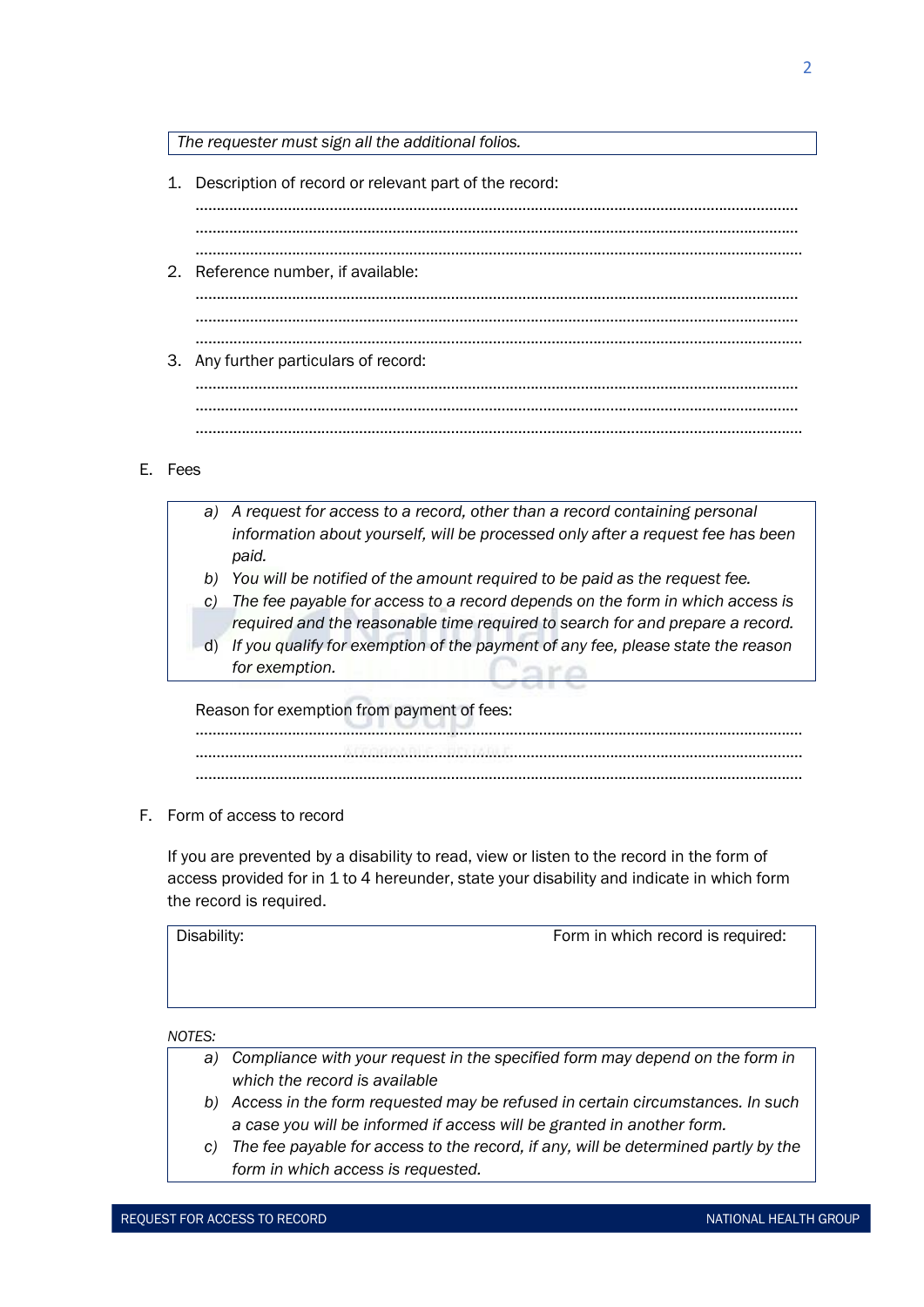# Mark the appropriate box with an X.

| 1. If the record is in written or printed form:                                          |                                                                                                   |  |                                                      |            |           |                          |  |  |
|------------------------------------------------------------------------------------------|---------------------------------------------------------------------------------------------------|--|------------------------------------------------------|------------|-----------|--------------------------|--|--|
|                                                                                          | copy of record                                                                                    |  | inspection of record                                 |            |           |                          |  |  |
|                                                                                          |                                                                                                   |  |                                                      |            |           |                          |  |  |
|                                                                                          | 2. If record consists of visual images:                                                           |  |                                                      |            |           |                          |  |  |
|                                                                                          | (This includes photographs, slides, video recordings, computer-generated images, sketches, etc.): |  |                                                      |            |           |                          |  |  |
|                                                                                          | view the images                                                                                   |  | copy of the<br>transcription of the images<br>images |            |           |                          |  |  |
| 3. If record consists of recorded words or information which can be reproduced in sound: |                                                                                                   |  |                                                      |            |           |                          |  |  |
|                                                                                          | listen to the soundtrack                                                                          |  | transcription of soundtrack                          |            |           |                          |  |  |
|                                                                                          | (Audio cassette)                                                                                  |  | (Written or printed document)                        |            |           |                          |  |  |
| 4. If record is held on computer or in an electronic or machine-readable form:           |                                                                                                   |  |                                                      |            |           |                          |  |  |
|                                                                                          | printed copy of record                                                                            |  | printed copy of                                      |            |           | copy in computer read-   |  |  |
|                                                                                          |                                                                                                   |  | information derived                                  |            | able form |                          |  |  |
|                                                                                          |                                                                                                   |  | from the record*                                     |            |           | (Stiffy or compact disc) |  |  |
|                                                                                          | If you requested a copy or transcription of a record (above), do you wish                         |  |                                                      | <b>YES</b> | NO.       |                          |  |  |
| the copy or transcription to be posted to you?                                           |                                                                                                   |  |                                                      |            |           |                          |  |  |
|                                                                                          |                                                                                                   |  |                                                      |            |           |                          |  |  |
| Postage is payable                                                                       |                                                                                                   |  |                                                      |            |           |                          |  |  |

# G. Particulars of right to be exercised or protected

*If the provided space is inadequate, please continue on a separate folio and attach it to this form. The requester must sign all the additional folios.*

1. Indicate which right is to be exercised or protected:

…………………………………………………………………………………………………………………………………… …………………………………………………………………………………………………………………………………… …………………………………………………………………………………………………………………………………… 2. Explain why the record requested is required for the exercise or protection of the aforementioned right:

…………………………………………………………………………………………………………………………………… …………………………………………………………………………………………………………………………………… …………………………………………………………………………………………………………………………………….

H. Notice of decision regarding request for access

*You will be notified in writing whether your request has been approved/denied.*